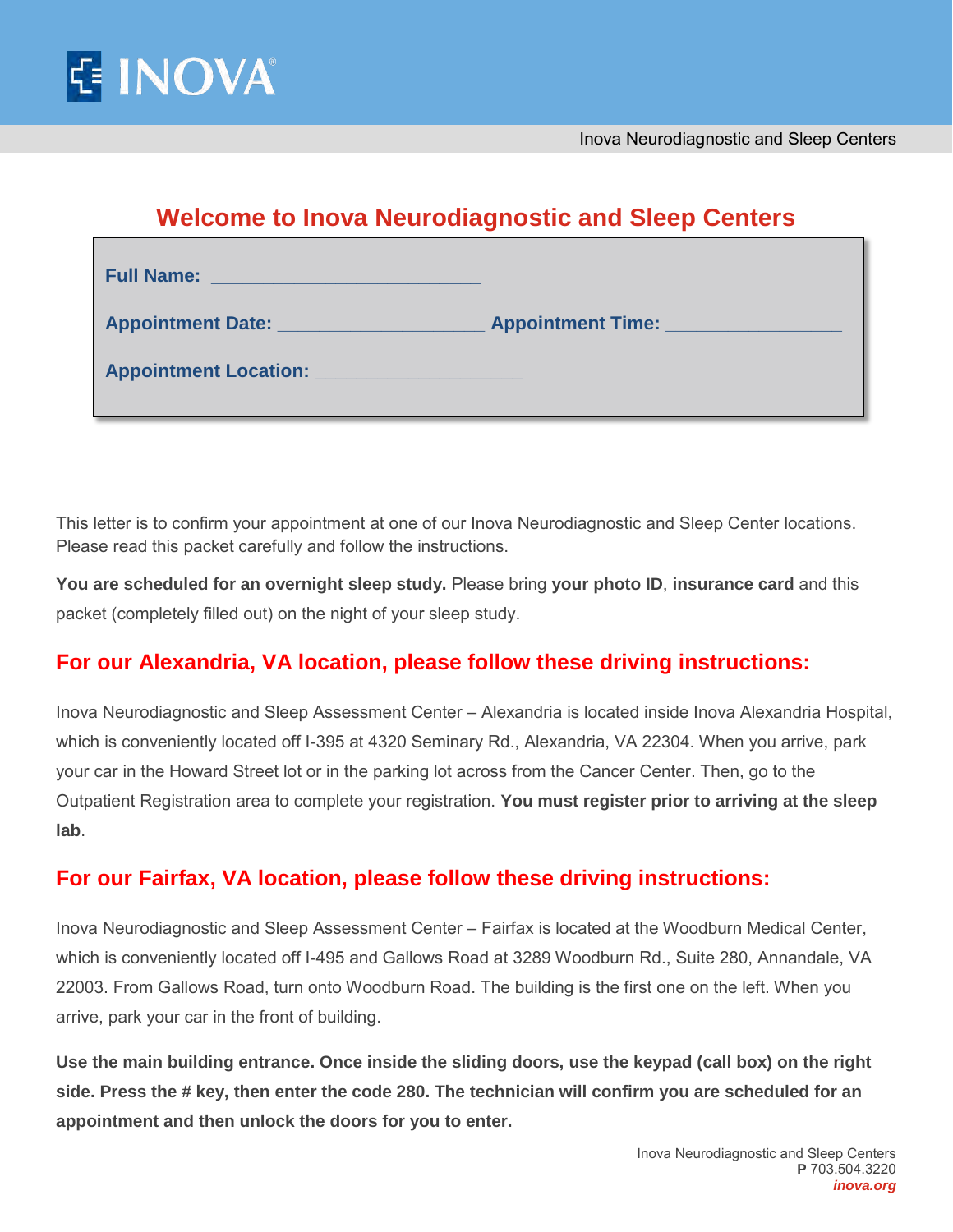# E INOVA®

**If you cannot keep this appointment, please notify the Inova Sleep Disorders Program call center at 703.504.3220 within 48 hours of your appointment.** You are responsible for any portion of your bill that is not covered by insurance. Your insurance will be billed separately by a physician for the interpretation of your study.

**Please read and follow the instructions in this packet carefully.** Your scheduled sleep test is extensive, and you must follow certain protocols to ensure proper testing. For that reason, the quality of your sleep study depends upon your cooperation and compliance. Unless you are scheduled for a multiple sleep latency test (MSLT), you will be discharged between 5:30 and 6 a.m.

If you have any questions, please call 703.504.3220 between 9 a.m. and 5 p.m.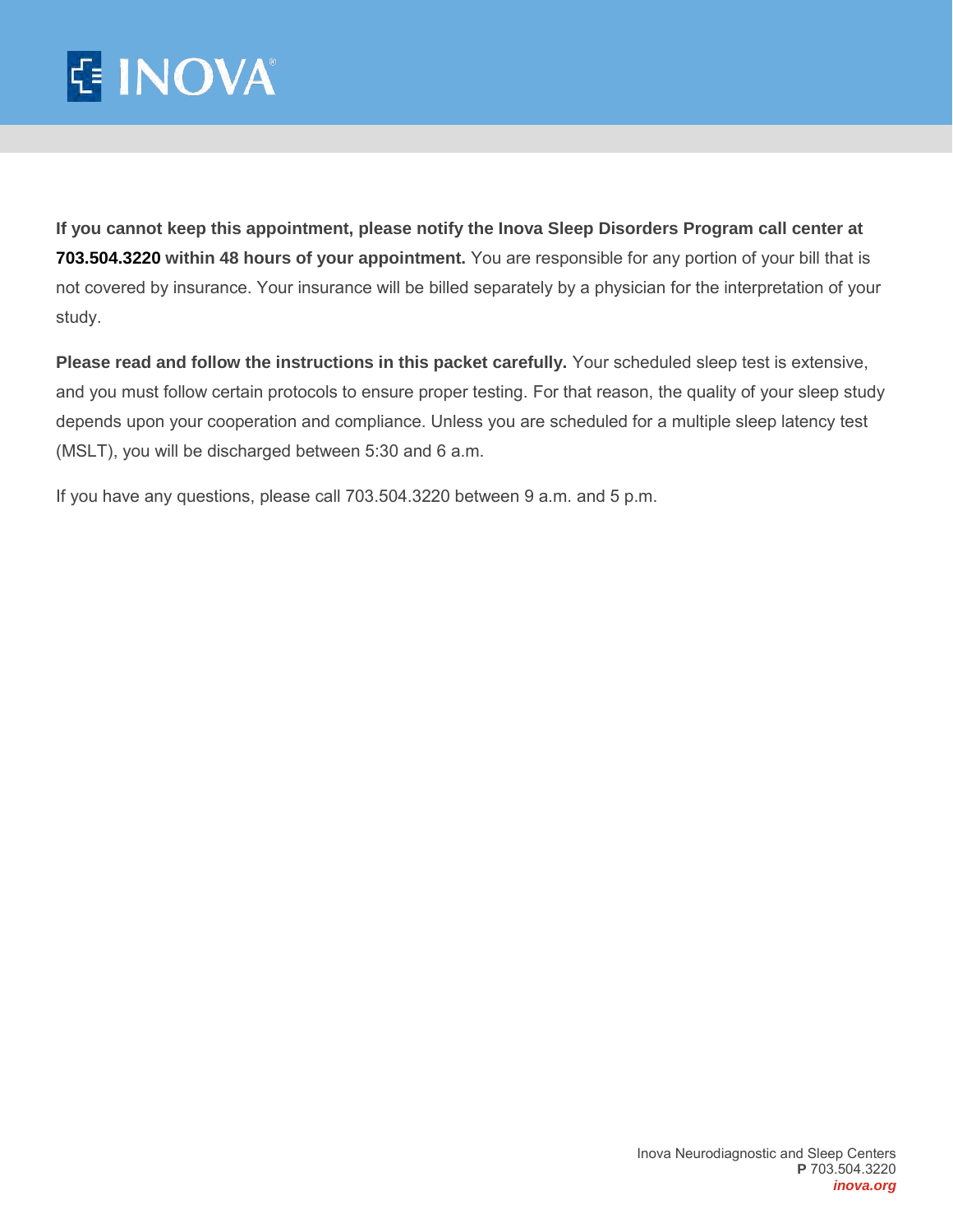

# **How Should I Prepare for My Sleep Study?**

#### **Documents:**

 $\circ$  Bring your insurance card and photo ID or driver's license to register for your sleep study.

#### **Sleepwear**

 $\circ$  Bring a loose-fitting cotton t-shirt and shorts or pajamas (no silk or satin). You are video recorded during the study and must wear sleepwear during the test procedure.

#### **Any Other Personal Articles:**

 $\circ$  Bring clothes for the next day, personal toiletry articles, something to read (if you wish) and any other personal items you may need. A television is available. If you are scheduled for an MSLT, please feel free to bring magazines, office work, or personal iPad/tablet to watch movies.

#### **Medications:**

- o Bring all medications with you that you will need the night of the study or the next morning.
- $\circ$  If you are currently taking sleeping aids or psychogenic medications, talk with your doctor about whether you should continue to take these medications for the sleep study.

#### **Artificial Beauty Items:**

o Wigs, hair extensions, acrylic nails and any other beauty items **must** be detached to ensure secure and safe application of monitors on scalp and finger. The test results may be altered if these items are attached.

#### **Dietary Restrictions:**

- $\circ$  Avoid alcohol for at least 24 hours prior to the test. Please feel free to bring your own snacks and beverages, if you wish. The sleep lab provides you with complimentary water.
- $\circ$  Avoid tea, coffee, chocolate and caffeinated sodas on the day of your scheduled study.
- o Please have dinner before you arrive.

#### **Sleep Schedule:**

- $\circ$  Try to maintain your sleep schedule the day before the study, and try not to take any naps during the daytime. You should remain awake 12 hours prior to the sleep study.
- **Personal Care:** 
	- $\circ$  Shampoo your hair the morning of your study (do not use gels, sprays, grease, etc.)

#### **The Morning After the Study:**

 $\circ$  You may want to consider making plans to go to work late the morning after the study. Unless you are scheduled for an MSLT, we ask you to be ready to leave no later than 6:30 a.m.

## **MSLT Patients Only**

Patients having an MSLT should come prepared to spend the entire day at the center following their night study. Patients should not make any plans until after 3 p.m. on the day of their MSLT.

Coffee is available and lunch will be provided. Any dietary requests should be made during the appointment.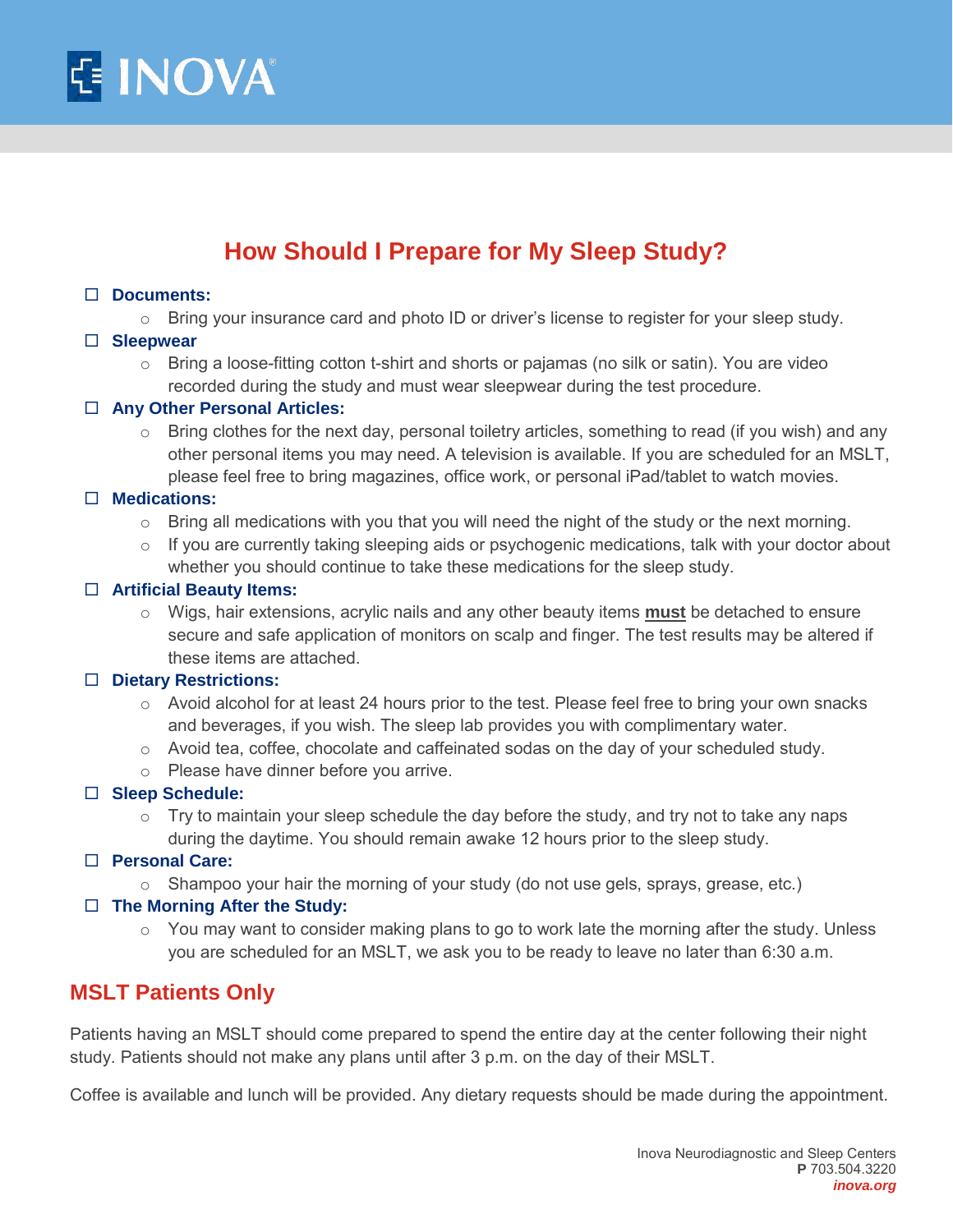## **Frequently Asked Questions**

#### **What will happen when I first arrive at the center?**

When you arrive at the center, you will be asked to change into your pajamas. Next, a series of monitoring devices will be applied to your body. While you sleep, these monitors will record your brainwaves, airflow, chest movement and oxygen levels.

#### **Will the monitoring devices be uncomfortable?**

Some of the recording devices may be mildly uncomfortable at first, but after wearing them for a while, you will probably not even notice them. Should any of the devices be too uncomfortable, please let the technologist know before the study begins so they may adjust them.

#### **Will I be able to sleep with all of the monitoring devices attached to my body?**

Most people sleep very well. The monitoring devices are applied so that you can turn and move around in your sleep. Our goal is to make you as comfortable as possible. If you have any special requests, please let us know in advance.

#### **Will I be given any medications to help me sleep?**

No, we will not give you any medications to help you sleep. However, you may bring any medications you will need the night of the study or first thing in the morning. Please list all of the medications you are taking and the dosages on the medication list in this welcome packet.

*Note: If you are currently taking sleeping aids or psychogenic medications, talk with your doctor about whether you should continue to take these medications for the sleep study.* 

#### **Who will be at the sleep center at the time of my sleep study?**

You will be met in the sleep lab by one of our specially trained technologists. Our staff is trained to not only obtain quality studies, but also to try to make your stay as pleasant as possible. The center's bedrooms are designed to feel as close as possible to a home-like atmosphere. To ensure your comfort, the rooms are private and temperature controlled. Should a medical emergency arise, a medical staff member is always on call.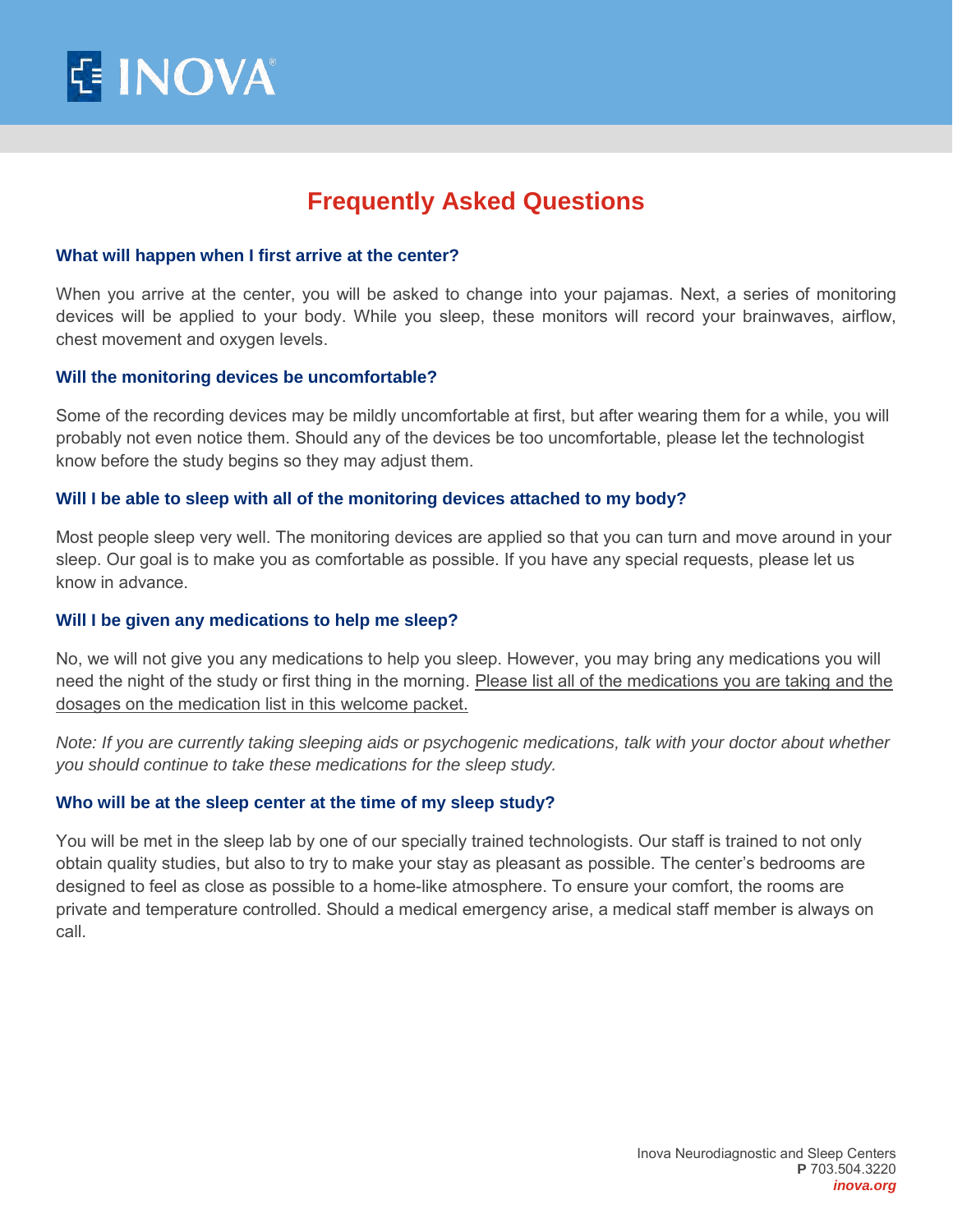

# **Sleep and Sleep-Related Behavior Questionnaire**

| Name:   | Date:   |
|---------|---------|
| Height: | Weight: |

This questionnaire includes a broad range of questions related to your sleep and sleep-related behaviors. Your answers will help us develop a clear picture of your sleep-waking cycle. It will also help us clarify any problems that may be occurring. It is recommended that you complete this survey with the help of your spouse or bed partner, since some aspects of your sleep behavior may be unknown to you. Your careful attention to the questions will help greatly in your sleep evaluation.

- 1. How many hours of sleep do you get in a typical night? hrs.
- 2. Are you always tired? Yes No
- 3. Are you currently getting too little sleep? Yes \_\_\_\_\_ No\_\_\_\_
- 4. Are you currently having difficulty falling asleep and staying asleep? Yes No
- 5. Please give a brief description of your most bothersome symptoms:
- 6. At what time do you usually go to bed on workdays? \_\_\_\_a.m./p.m.
- 7. At what time do you usually wake up on workdays? \_\_\_\_\_a.m./p.m.
- 8. How long does it take you to fall asleep once you decide to go to sleep? min.
- 9. During which part of the night do you wake up most frequently? (check one) First part Middle part Last part Reason:\_\_\_\_\_\_\_\_\_\_\_\_\_\_\_\_\_\_\_\_\_\_\_\_\_\_\_\_\_\_\_\_\_\_\_\_\_\_\_\_\_\_\_\_\_\_\_\_\_\_\_\_\_\_\_\_\_\_\_\_\_\_\_\_\_\_\_\_\_\_\_\_\_\_\_\_\_\_\_\_
	- \_\_\_\_\_\_\_\_\_\_\_\_\_\_\_\_\_\_\_\_\_\_\_\_\_\_\_\_\_\_\_\_\_\_\_\_\_\_\_\_\_\_\_\_\_\_\_\_\_\_\_\_\_\_\_\_\_\_\_\_\_\_\_\_\_\_\_\_\_\_\_\_\_\_\_\_\_\_\_\_\_\_\_\_\_\_\_
- 10. How do you feel when you wake up in the morning? Circle all that apply:

Drowsy Sleepy Alert Energetic Low-energy Irritable Optimistic Depressed Confused Refreshed

\_\_\_\_\_\_\_\_\_\_\_\_\_\_\_\_\_\_\_\_\_\_\_\_\_\_\_\_\_\_\_\_\_\_\_\_\_\_\_\_\_\_\_\_\_\_\_\_\_\_\_\_\_\_\_\_\_\_\_\_\_\_\_\_\_\_\_\_\_\_\_\_\_\_\_\_\_\_\_\_\_\_\_\_\_\_\_ \_\_\_\_\_\_\_\_\_\_\_\_\_\_\_\_\_\_\_\_\_\_\_\_\_\_\_\_\_\_\_\_\_\_\_\_\_\_\_\_\_\_\_\_\_\_\_\_\_\_\_\_\_\_\_\_\_\_\_\_\_\_\_\_\_\_\_\_\_\_\_\_\_\_\_\_\_\_\_\_\_\_\_\_\_\_\_

11. Do you dream? If yes, how many times a night?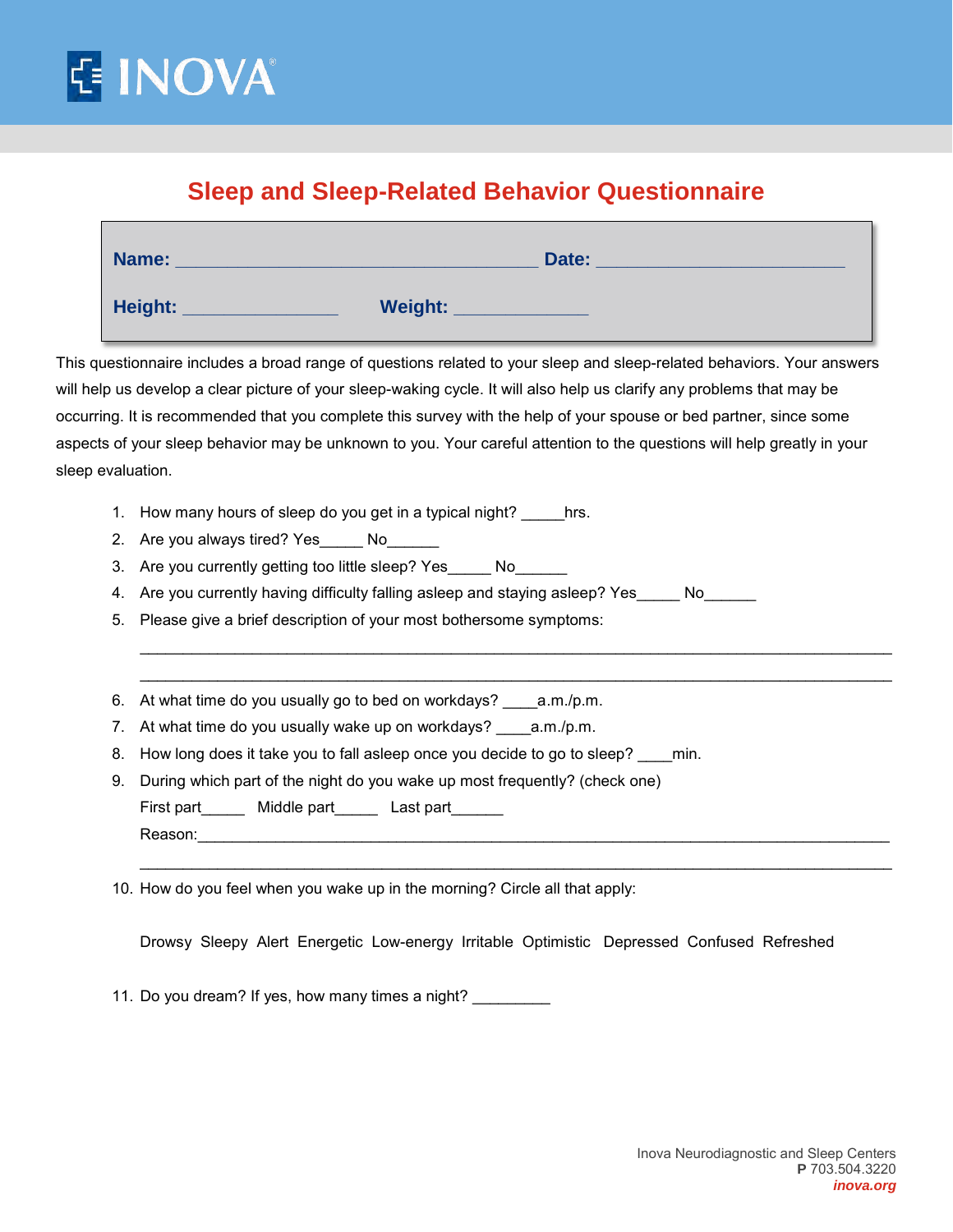

12. Nocturnal behavior – **Circle** any of the following nighttime behaviors that have occurred in the past year that either you or someone else has noted:

| Walking in your sleep                            | Talking in your sleep                                                          | <b>Bedwetting</b>                  | Grinding your teeth                                                            |
|--------------------------------------------------|--------------------------------------------------------------------------------|------------------------------------|--------------------------------------------------------------------------------|
| Twitching or jerking of the<br>legs or arms      | Large body jerks                                                               | Restless sleep                     | Rolling or rocking<br>movements                                                |
| Falling out of bed                               | Shouting, screaming or<br>swearing                                             | Violent movements                  | Waking up with a feeling of<br>"terror"                                        |
| Waking up with great<br>anxiety or tension       | Sleep paralysis (being<br>awake in bed but not being<br>able to move or speak) | Coughing                           | Asthma                                                                         |
| Loud snoring                                     | Lapses in breathing (apnea)                                                    | Periods of no breathing            | Heart palpations                                                               |
| Waking up gasping or<br>choking                  | Waking up with chest pains                                                     | Waking up with painful<br>erection | Waking up with the feeling<br>of "pins and needles" or<br>restlessness in legs |
| Waking up hungry                                 | Waking up with frequent<br>urge to urinate                                     | <b>Excessive sweating</b>          | Waking up with frightening<br>images                                           |
| Waking up with the feeling<br>of weight on chest | Waking up with a headache<br>in the morning                                    |                                    | Other: Please describe                                                         |

- 13. Have you sometimes fallen asleep at work? Yes \_\_\_\_ No\_\_\_\_
- 14. Have you had a car accident due to being drowsy? Yes \_\_\_\_ No\_\_\_\_\_ If so, when: Date: Time of day:
- 15. Do you ever have sleep attacks during the day with periods when you cannot prevent yourself from falling asleep? If yes, how often? At what time?
- 16. Do you ever have cataleptic attacks? For example, episodes in which you suddenly feel weak in the legs and/or collapse? If yes, how often? \_\_\_\_\_\_\_\_ Reason: \_\_\_\_\_\_
- 17. Do you take a daytime nap? If yes, how often? \_\_\_\_\_ How long? \_\_\_\_ At what time? \_\_\_
- 18. Do you feel refreshed after a nap? Yes\_\_\_\_ No\_\_\_\_
- 19. When you are away from home, do you sleep less well or have more sleep disturbance? Yes \_\_\_ No \_\_\_

\_\_\_\_\_\_\_\_\_\_\_\_\_\_\_\_\_\_\_\_\_\_\_\_\_\_\_\_\_\_\_\_\_\_\_\_\_\_\_\_\_\_\_\_\_\_\_\_\_\_\_\_\_\_\_\_\_\_\_\_\_\_\_\_\_\_\_\_\_\_\_\_\_\_\_\_\_\_\_\_\_\_\_\_\_\_\_ \_\_\_\_\_\_\_\_\_\_\_\_\_\_\_\_\_\_\_\_\_\_\_\_\_\_\_\_\_\_\_\_\_\_\_\_\_\_\_\_\_\_\_\_\_\_\_\_\_\_\_\_\_\_\_\_\_\_\_\_\_\_\_\_\_\_\_\_\_\_\_\_\_\_\_\_\_\_\_\_\_\_\_\_\_\_\_

- 20. Do you have a job that involves shift work or rotating shifts? Yes \_\_\_ No \_\_\_
- 21. Does any member of your extended family have a sleep problem? Yes \_\_\_ No \_\_\_
- 22. Please describe a typical night for you:

**Signature: \_\_\_\_\_\_\_\_\_\_\_\_\_\_\_\_\_\_\_\_\_\_\_\_\_\_\_\_\_\_\_\_\_\_\_\_\_\_\_\_\_\_\_\_\_ Date: \_\_\_\_\_\_\_\_\_\_\_\_\_\_\_**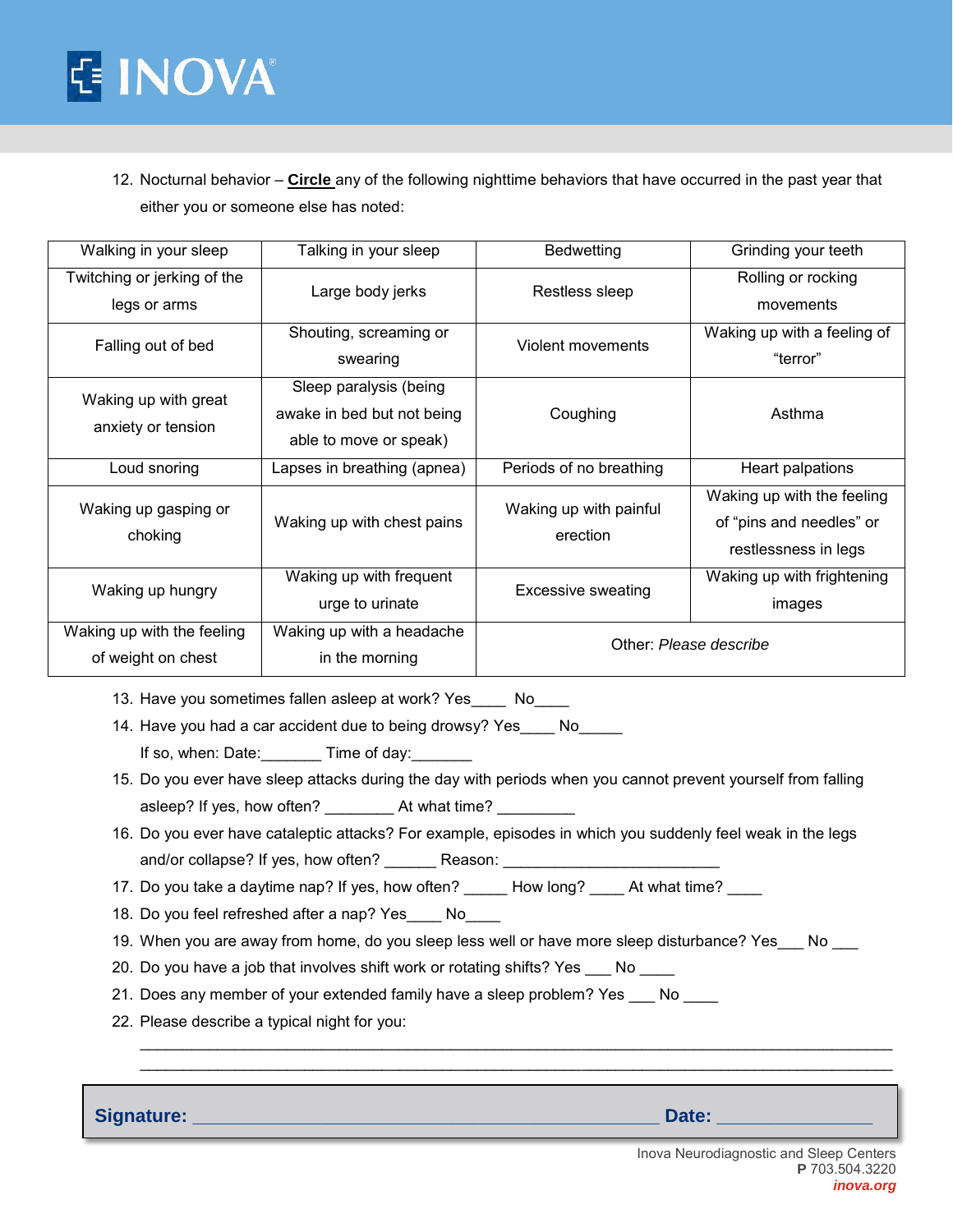

## **Medication List**

**Name: \_\_\_\_\_\_\_\_\_\_\_\_\_\_\_\_\_\_\_\_\_\_\_\_\_\_\_\_\_\_\_\_\_\_\_\_\_ Date: \_\_\_\_\_\_\_\_\_\_\_\_\_\_\_\_\_\_\_\_\_\_\_\_\_\_\_**

**Please list all medications, both prescription and over the counter.** 

|                           | <b>Medication</b> | <b>Dosage</b> | Frequency | <b>Reason for</b><br><b>Medication</b> |
|---------------------------|-------------------|---------------|-----------|----------------------------------------|
| $\mathbf{1}$              |                   |               |           |                                        |
| $\sqrt{2}$                |                   |               |           |                                        |
| $\ensuremath{\mathsf{3}}$ |                   |               |           |                                        |
| $\overline{4}$            |                   |               |           |                                        |
| $\sqrt{5}$                |                   |               |           |                                        |
| $\,6\,$                   |                   |               |           |                                        |
| $\overline{7}$            |                   |               |           |                                        |
| $\,8\,$                   |                   |               |           |                                        |
| $\boldsymbol{9}$          |                   |               |           |                                        |
| $10$                      |                   |               |           |                                        |
| 11                        |                   |               |           |                                        |
| 12                        |                   |               |           |                                        |
| 13                        |                   |               |           |                                        |
| 14                        |                   |               |           |                                        |
| 15                        |                   |               |           |                                        |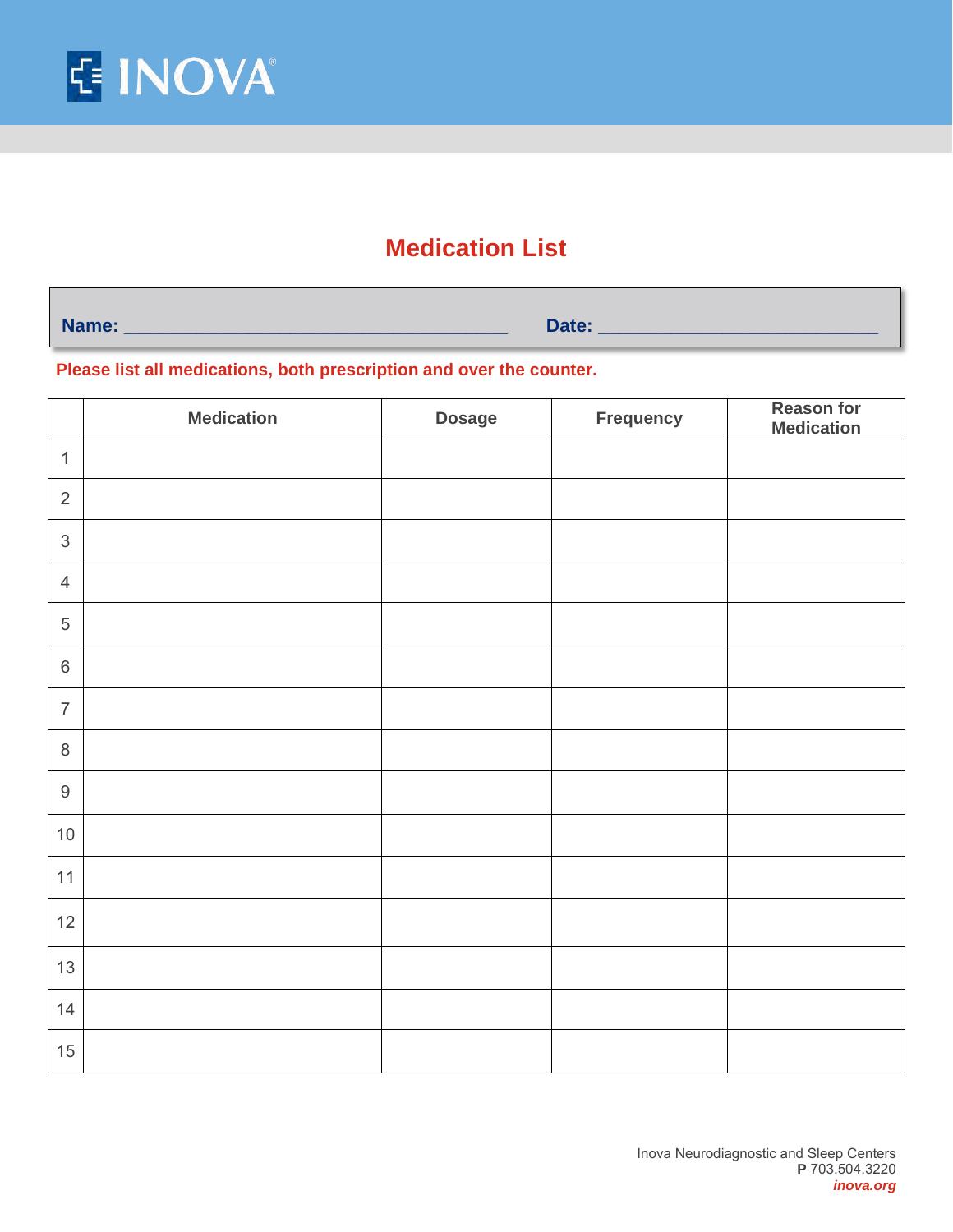

# **What Happens After Your Sleep Study?**

Your sleep study will be evaluated and interpreted by a board-certified sleep physician. Based on these findings, we will determine an individualized treatment plan for you.

#### **What is the next step?**

Please contact the sleep physician or referring doctor to go over the results of your sleep test. Normally, the results will be available about **two weeks** after your study.

#### **Key medical terms to discuss with your doctor:**

**AHI: The apnea-hypopnea index or apnoea-hypopnoea index (AHI)** is an index used to indicate the severity of sleep apnea. It is represented by the number of apnea and hypopnea events per hour of sleep. Apneas are pauses in breathing, and hypopneas are episodes of decreased breathing that affect oxygen.

**RERA: Respiratory effort related arousal** is a breathing event that causes an arousal or a decrease in oxygen saturation, without qualifying as an apnea or hypopnea.

**SAO2:** SAO2 stands for **oxygen saturation**, which is the fraction of [oxygen-](https://en.wikipedia.org/wiki/Oxygen)saturated hemoglobin relative to total hemoglobin (unsaturated and saturated) in the [blood.](https://en.wikipedia.org/wiki/Blood) The human body requires and regulates a very precise and specific balance of oxygen in the blood.

**TST: Total sleep time** represents the entire time spent sleeping and is the sum of the deep sleep duration, light sleep duration and REM sleep duration.

#### **AHI Scale:**

- AHI 5 15 = Mild Sleep Apnea
- AHI15 30 = Moderate Sleep Apnea
- AHI > 30 = Severe Sleep Apnea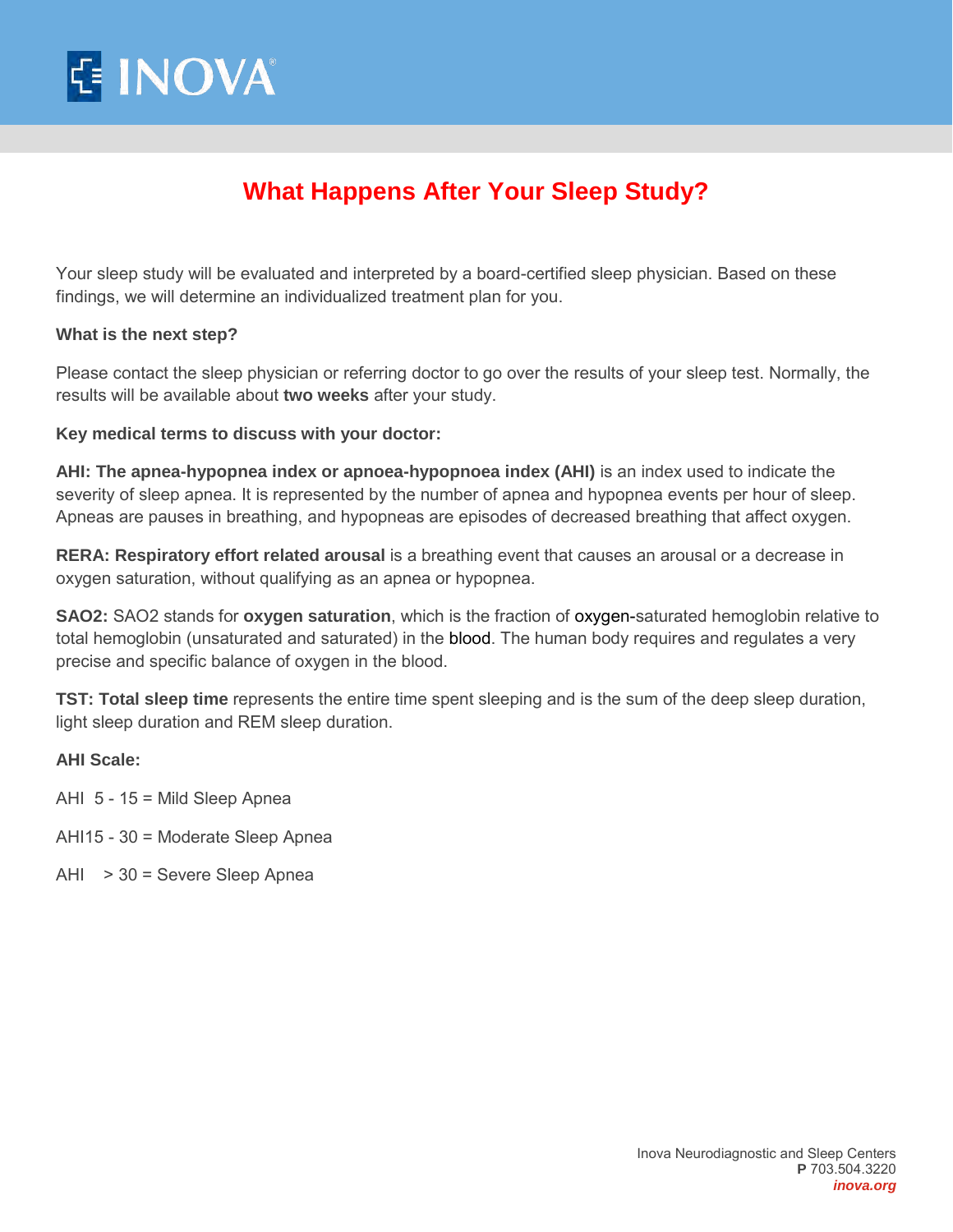

## **Durable Medical Equipment Resources**

## **(Applicable to CPAP & BIPAP patients only)**

Your doctor has determined that you need to use a continuous positive airway pressure (CPAP or BIPAP) machine. These machines are provided by a durable medical equipment (DME) company that participates with your insurance company. You will need to contact your insurance company to see which DME company they use.

When you find a DME company that can provide the machine, they will need the CPAP prescription that your doctor gave you at your office visit. The DME company may also need a copy of your physician's office note and a copy of your sleep study. Please contact your sleep doctor's office and they will fax the information to the DME company. They will take care of all insurance requirements and authorizations. The DME company will contact you directly to have your machine delivered to your home and show you how to use it.

Please direct all future questions about your machine or equipment needs to the DME company.

### **The following is a list of DME companies in the area:**

- American Home Patient: 703.644.1016
- America's Healthcare @ Home: 800.545.6026
- Apria Healthcare: 703.642.3141
- Bay State Medical: 866.883.9770 (does not take Medicare)
- Lincare: 703.263.0770
- MediHome Care: 703.321.2834
- Mid Atlantic Healthcare: 800.946.9943
- Neighborcare: 301.362.7600
- Respira: 866.373.7744
- Respicare: 703.440. 3600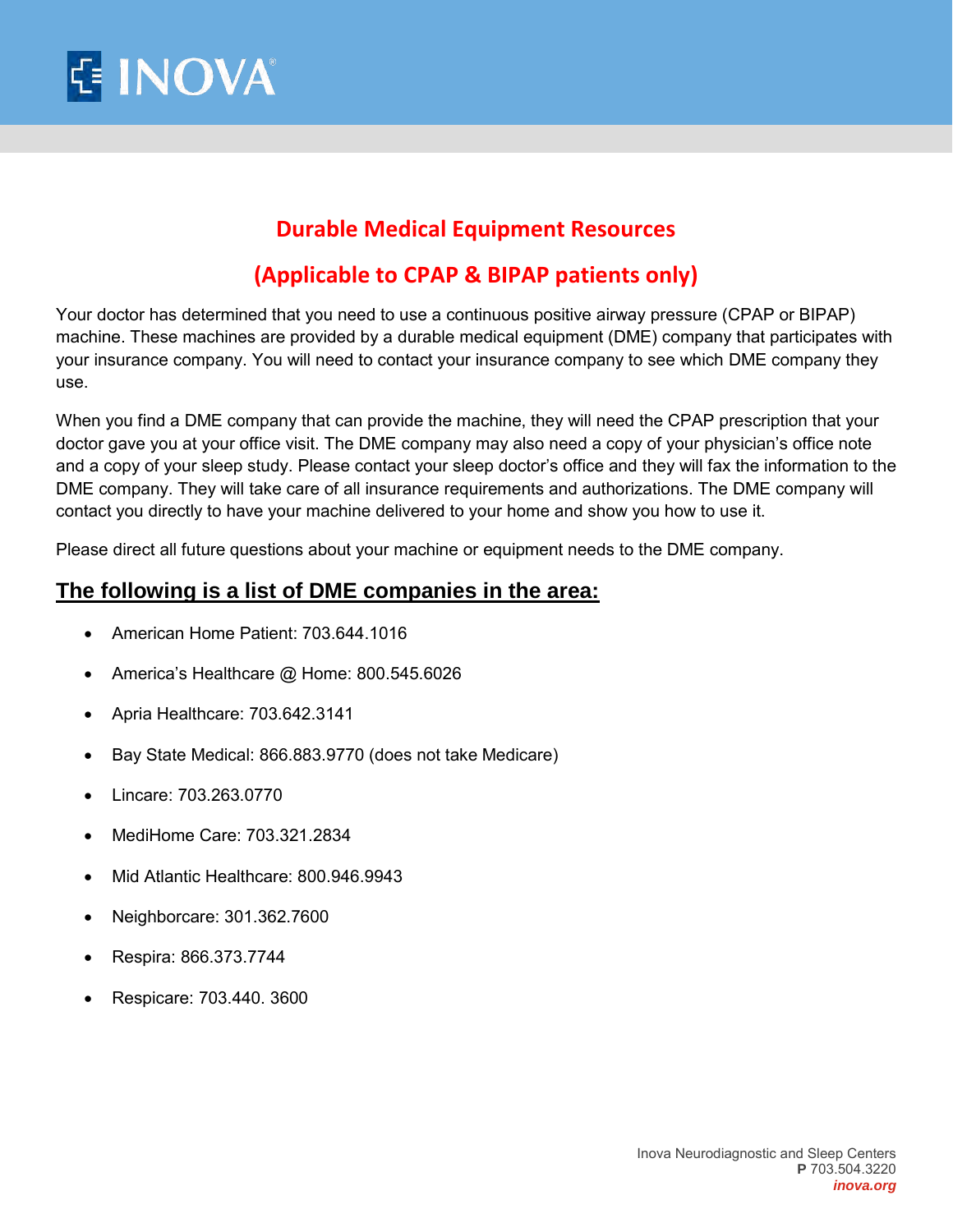

**Sleep Diary Name:** <u>**Name:**</u> **Sleep Diary** 

Name:

This sleep diary is designed to assess the pattern of your sleep. Please fill this out every day and write the date on the top. We realize that<br>some information requested is not going to be exact. We ask that you fill it o This sleep diary is designed to assess the pattern of your sleep. Please fill this out every day and write the date on the top. We realize that some information requested is not going to be exact. We ask that you fill it out as best as you can.

|                                                                   | Date | Date | Date | Date | Date | Date | Date |
|-------------------------------------------------------------------|------|------|------|------|------|------|------|
| What time did you go to bed?                                      |      |      |      |      |      |      |      |
| What time did you wake up?                                        |      |      |      |      |      |      |      |
| How many times did you wake up during the<br>night?               |      |      |      |      |      |      |      |
| Why did you wake up during the night?                             |      |      |      |      |      |      |      |
| Quality of sleep upon awakening (excellent,<br>good, fair, poor)? |      |      |      |      |      |      |      |
| How did you feel when you woke up?                                |      |      |      |      |      |      |      |
| How many cups of coffee did you consume? (if<br>any)              |      |      |      |      |      |      |      |